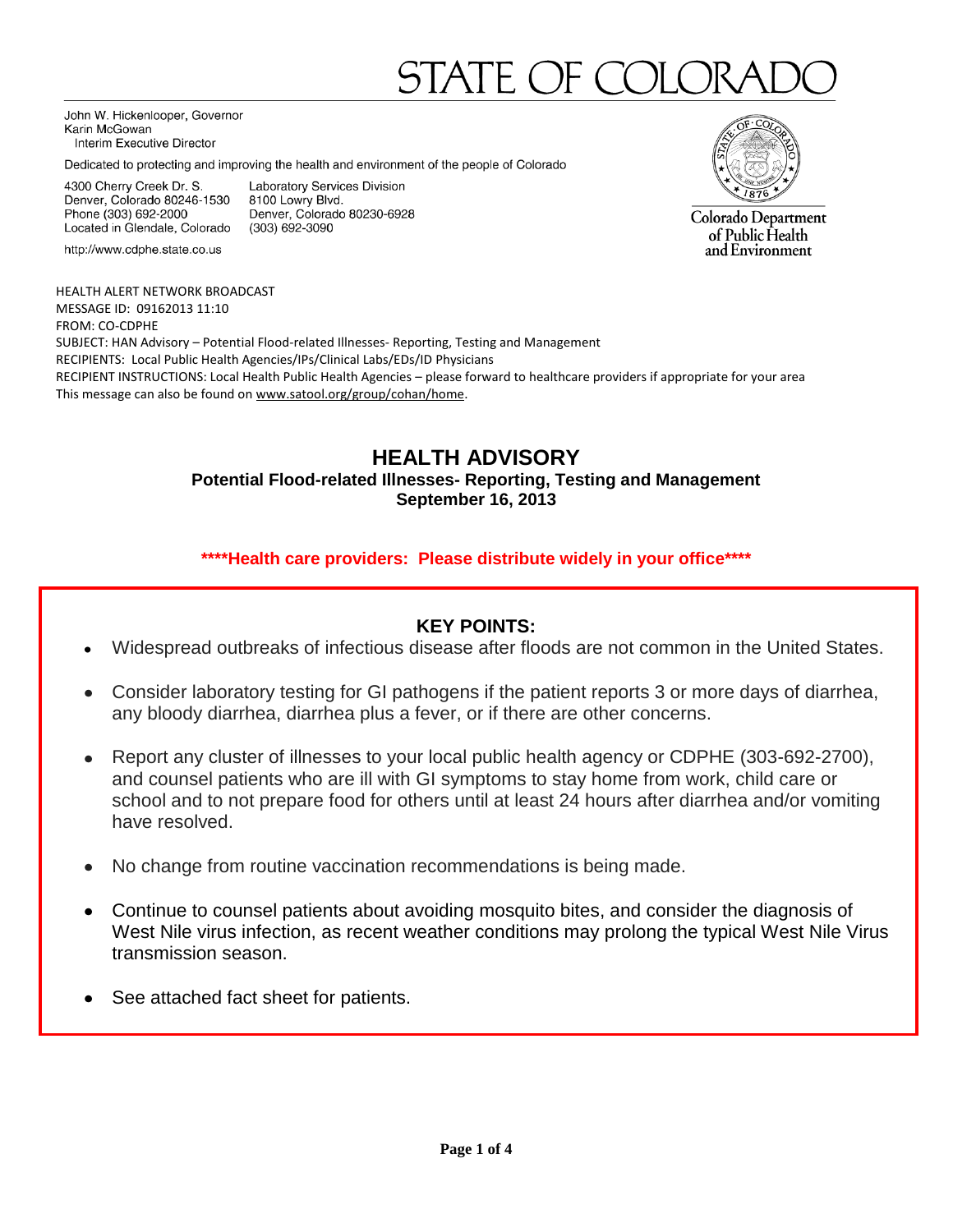## **BACKGROUND INFORMATION:**

The Colorado Department of Public Health and Environment (CDPHE) is releasing the following information about the potential for infectious disease outbreaks following the floods that occurred statewide in Colorado.

**Although infectious diseases are a frightening prospect, widespread outbreaks of infectious disease after floods are not common in the United States.** Rare and deadly exotic diseases, such as cholera or typhoid, do not suddenly break out after hurricanes and floods in areas where such diseases do not naturally occur.

Common gastrointestinal (stomach) and respiratory (breathing) ailments are more likely after natural disasters because clean drinking water may be hard to find and maintaining basic hygiene becomes more difficult. Some common misconceptions exist about disease outbreaks after a flood. The following key facts provide clarification:

- **Outbreaks of infectious diseases following floods are rare** in developed countries (such as the United States).
- Numbers of short-term, self-limiting gastrointestinal illnesses and respiratory infections sometimes increase in developed countries. However, numbers of communicable diseases (including gastrointestinal and respiratory illnesses as well as cholera and typhoid) more typically **do not increase** in either developed or developing countries.
- Unless a disease is brought into a disaster area from elsewhere, any outbreaks that occur are almost always from diseases that were already in the disaster-affected area before the disaster struck.
- **Because cholera and typhoid are not commonly found in the U.S., it is very unlikely that they would occur.**
- Local public health agencies will be contacting hospital emergency departments to monitor for unusual increases in infection.

## **RECOMMENDATIONS / GUIDANCE:**

### **Gastrointestinal illness**

The risk of gastrointestinal illness depends on the type and the duration of exposure to the sewage. Infection with a wide range of bacteria, viruses and parasites is possible.

CDPHE recommends the following for patients presenting with gastrointestinal illness (i.e. diarrhea and/or vomiting):

- Consider laboratory testing for GI pathogens if the patient reports 3 or more days of diarrhea,  $\bullet$ any bloody diarrhea, diarrhea plus a fever, or if there are other concerns. Obtain stool for bacterial pathogens (Campylobacter, Salmonella, Shigella, Shiga toxin-producing E. coli, and Vibrio) and parasites (Cryptosporidium and Giardia). When ordering the tests, clinicians should ensure the laboratory will test for all the pathogens listed. For example, 'ova and parasite' testing often does not include Cryptosporidium testing.
- Report any cluster of illnesses to your local public health agency or CDPHE (303-692-2700), as this could represent an outbreak.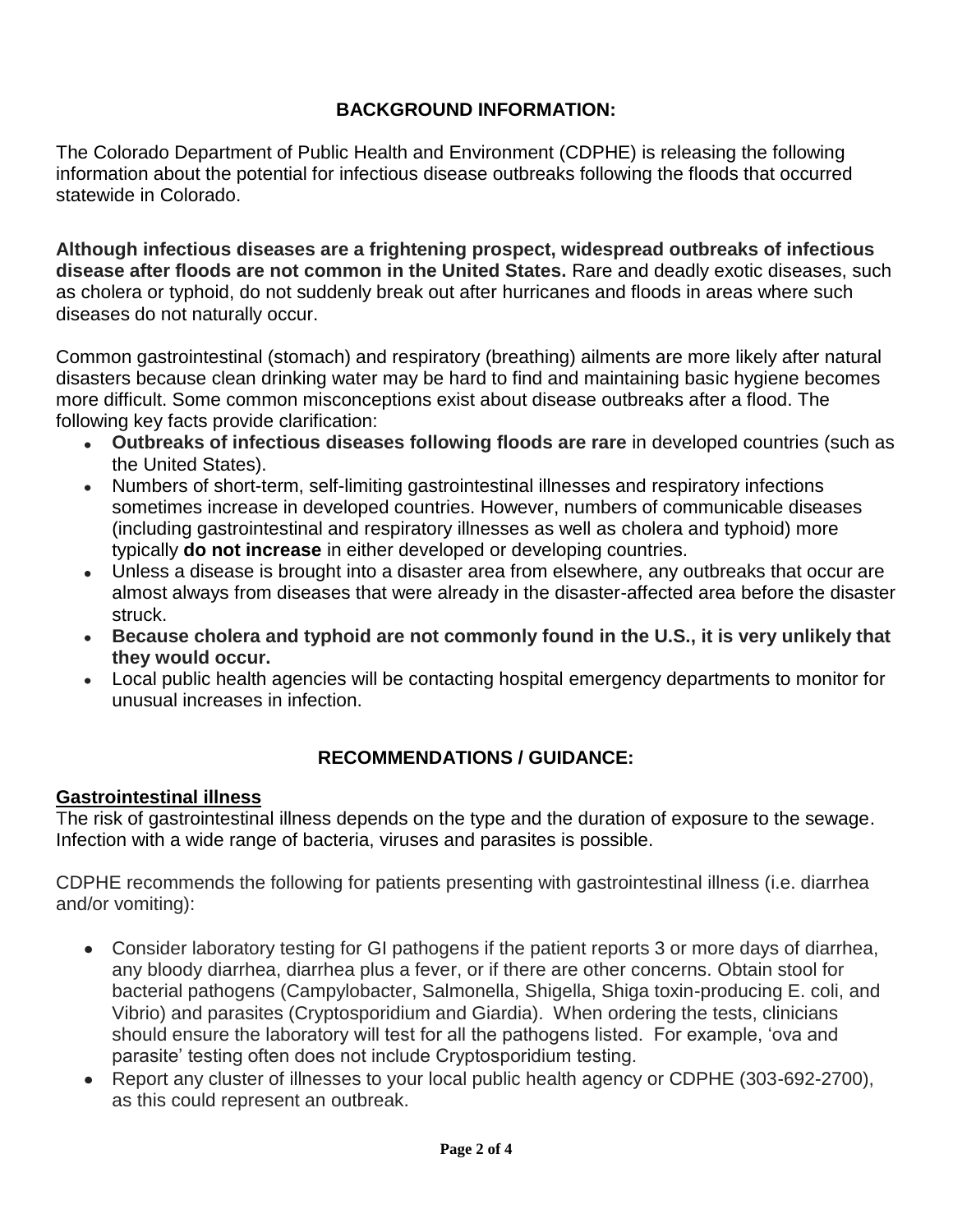Counsel patients who are ill with gastrointestinal symptoms to stay home from work, child care or school and to not prepare food for others until at least 24 hours after diarrhea and/or vomiting have resolved.

## **Vaccination**

# **Immunization Recommendations for Persons Affected by Floods**

Although no specific vaccinations are recommended for flood events, providers should assure that recommended vaccinations are up to date. By staying up to date with vaccinations, everyone is better prepared for emergencies, such as floods.

## **Tetanus immunizations:**

Routine recommendations for tetanus should be followed. A tetanus-diphtheria (Td) booster is recommended for all adults every 10 years. A tetanus-diphtheria-pertussis (Tdap) booster should replace one regular Td dose to provide pertussis protection.

Any adult who has not had the primary series of Td doses should complete the series.

Children should have completed their recommended diphtheria-tetanus-pertussis (DTaP) doses of four shots between 2 months and 18 months of age, and booster shots at 4 to 6 years of age and 11 to 12 years of age.

### **There is no indication for the following vaccines given the anticipated conditions in the region:**

- **Hepatitis A vaccine is not routinely given post flood** (low probability of exposure, even  $\bullet$ under these conditions, in U.S.) No transmission from contaminated water has been identified in the U.S. since the 1980's. Hepatitis A outbreaks have not occurred following other hurricanes or floods in other parts of the country, including the devastating hurricanes in Florida and Gulf Coast in recent years. Thus, even though the water and sewage systems are damaged or out of operation in many areas, the risk of a hepatitis A epidemic is extremely low. Vaccine will take at least one to two weeks to provide substantial immunity.
- **Typhoid vaccine** (low probability of exposure, even under these conditions, in U.S.)
- **Cholera vaccine** (low probability of exposure, even under these conditions, in U.S., plus no licensed cholera vaccine available in the U.S.)
- **Meningococcal vaccine** (no expectation of increased risk of meningococcal disease among emergency responders)

## **Mosquito-borne illness**

Continue to counsel patients about avoiding mosquito bites, and consider the diagnosis of West Nile virus infection, as recent weather conditions may prolong the typical West Nile Virus transmission season.

### **Leptospirosis**

Although uncommonly seen in humans in Colorado, animals may be infected and flood waters may be contaminated by urine or other animal tissues capable of transmitting this infection to humans. The incubation period ranges from a few days up to a month and patients typically present with sudden onset of fever, headache, chills, and severe myalgias.